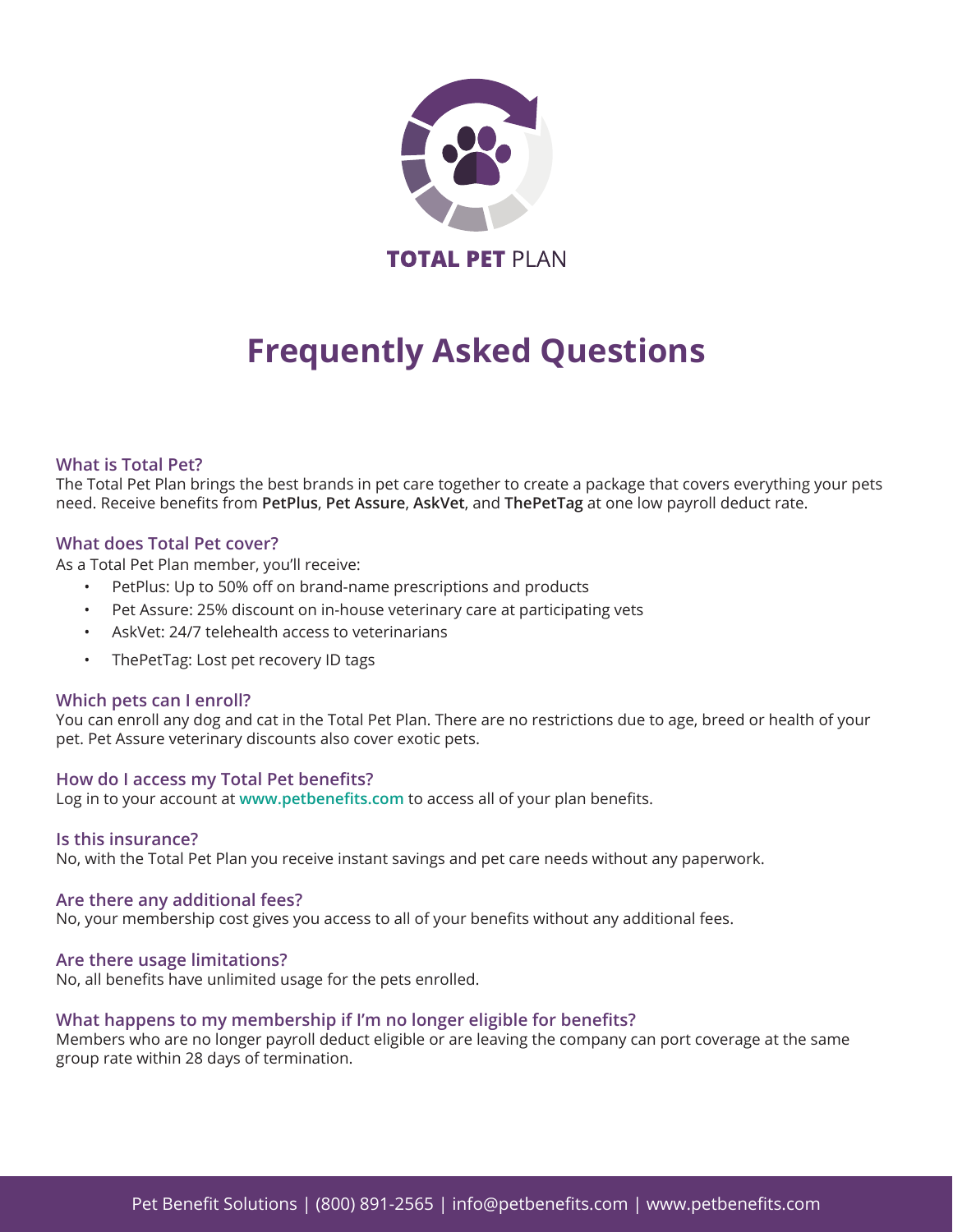### **PetPlus**



#### **What is PetPlus?**

With PetPlus, you receive members-only pricing on all orders from PetCareRx, one of the largest online pet pharmacies. Save up to 50% on everything your cat or dog needs! All orders ship free, and most prescriptions are available for same-day pickup from over 60,000 Caremark pharmacies nationwide.

#### **How do I access my PetPlus account after enrolling?**

After you enroll, you will receive instructions via mail and email on how to activate your online account. You can start shopping online as soon as you activate your account.

### **How do I order medications for delivery?**

Shop online using your PetPlus membership at **PetCareRx.com**. Search for the medication that you want to purchase and select the dosage. At checkout, select free delivery.

#### **Who dispenses medications ordered online?**

PetPlus is not a pharmacy. PetPlus partners with National Association of Boards of Pharmacy (NABP) accredited pharmacies such as CVS, Walgreens, Rite Aid and PetCareRx to fulfill your pet prescriptions. Orders dispensed through online mail-order will be directed to PetCareRx, and those through in-store pickup will be dispensed at the local Caremark network pharmacy of your choice.

### **How do I pick up my pet's prescription at a pharmacy?**

If a medication is eligible for pick-up, it will be listed as eligible on your PetPlus dashboard. Bring both your pet's prescription and your PetPlus card to the pharmacy at which you will be placing your order. Inform the pharmacist that you are picking up a prescription for your pet and have a pet prescription benefits card. They will fulfill your Rx and let you know when it is available for pick-up. You should NOT be charged at the pharmacy for your purchase. Within 2 days of your pick-up, your PetPlus account will be charged for the purchase of the cat or dog medications you ordered.

#### **When do I receive my PetPlus card?**

Your PetPlus card is available as soon as you activate your account at **PetPlus.com**. You can either print out your card at home or show it to the pharmacy right from your mobile device.

### **Pet Assure**

#### **What is Pet Assure?**

Pet Assure is a veterinary discount plan that has been providing pet owners with affordable, high-quality veterinary care since 1995. With Pet Assure, you will save 25% on all in-house medical services at participating veterinarians in all 50 states.

#### **How do I use Pet Assure?**

You will receive your Pet Assure membership card in the mail. When you visit a participating veterinarian, present your Pet Assure card at checkout, and the veterinary staff will apply a 25% discount to all in-house medical services. There is no paperwork or forms to fill out. You can use your savings immediately upon enrollment in the program.

#### **What procedures are discounted?**

Participating veterinarians discount all in-house medical services. This includes the office visit, vaccinations, surgery, dental cleaning, spay and neuter surgery, x-rays and any other procedures the vet performs. Even procedures related to pre-existing conditions are discounted.